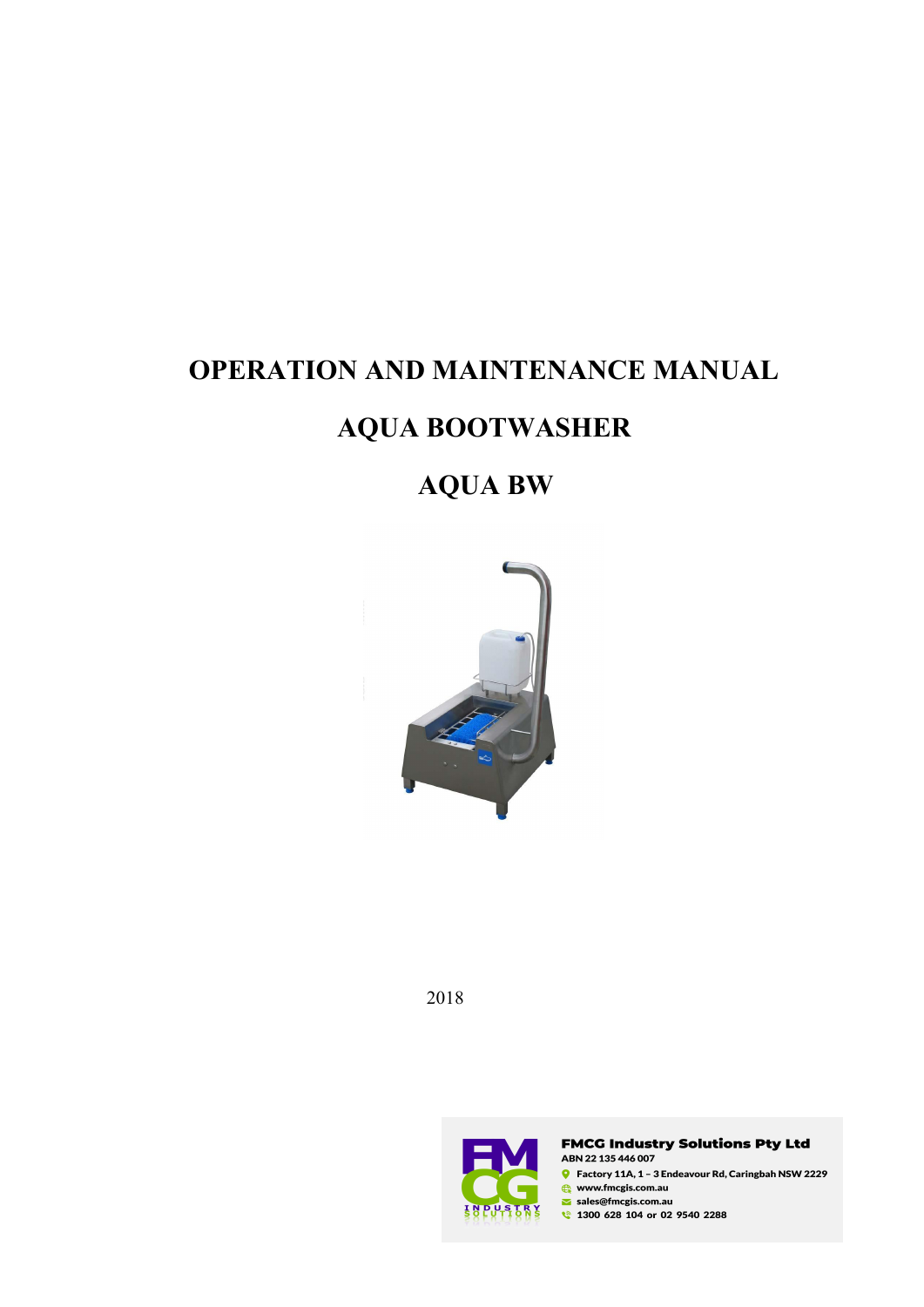# **TABLE OF CONTENTS**

## **1. Important notes**

- 1.1. Explanation of pictograms
- 1.2. General remarks
- 1.3. Packaging, transportation, storage

## **2. Boot sole washer**

- 2.1. Intended use
- 2.2. Technical details
- 2.3. Design
- 2.4. Installation
- 2.5. Device personalization
- 2.6. Operation
- 2.7. Cleaning and maintenance
	- 2.7.1. Cleaning
	- 2.7.2. Maintenance

### **3. OHS rules**

- **4. Utilization**
- **5. Final remarks**
- **6. Guarantee**
- **7. Manufacturer**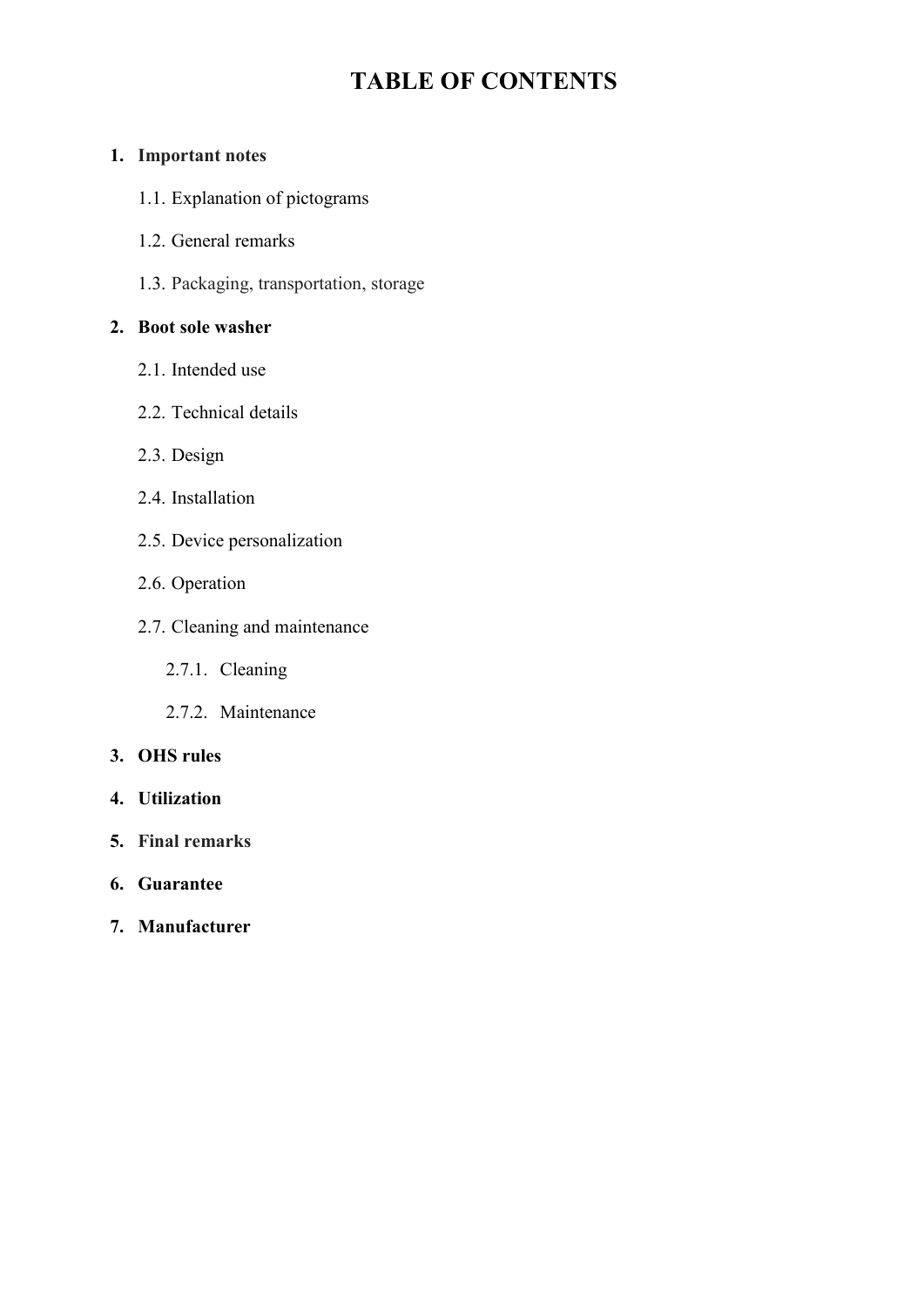# **1. Important notes**

#### **1. Important notes**

#### **1.1.Explanation of pictograms**

**It is essential to follow the safety instructions and warnings contained in this manual!**



#### **1.2.General remarks**

Before beginning operations related to transport, installation, commissioning, cleaning, maintenance and repair of the device, read this instruction manual. All persons involved in the execution of these tasks, must observe this manual. To protect the people and things you should follow all safety rules contained in this document.

Compliance with the information and recommendations contained in this document, safety rules and instructions for startup and any other instruction is necessary in order to avoid hazards and damage.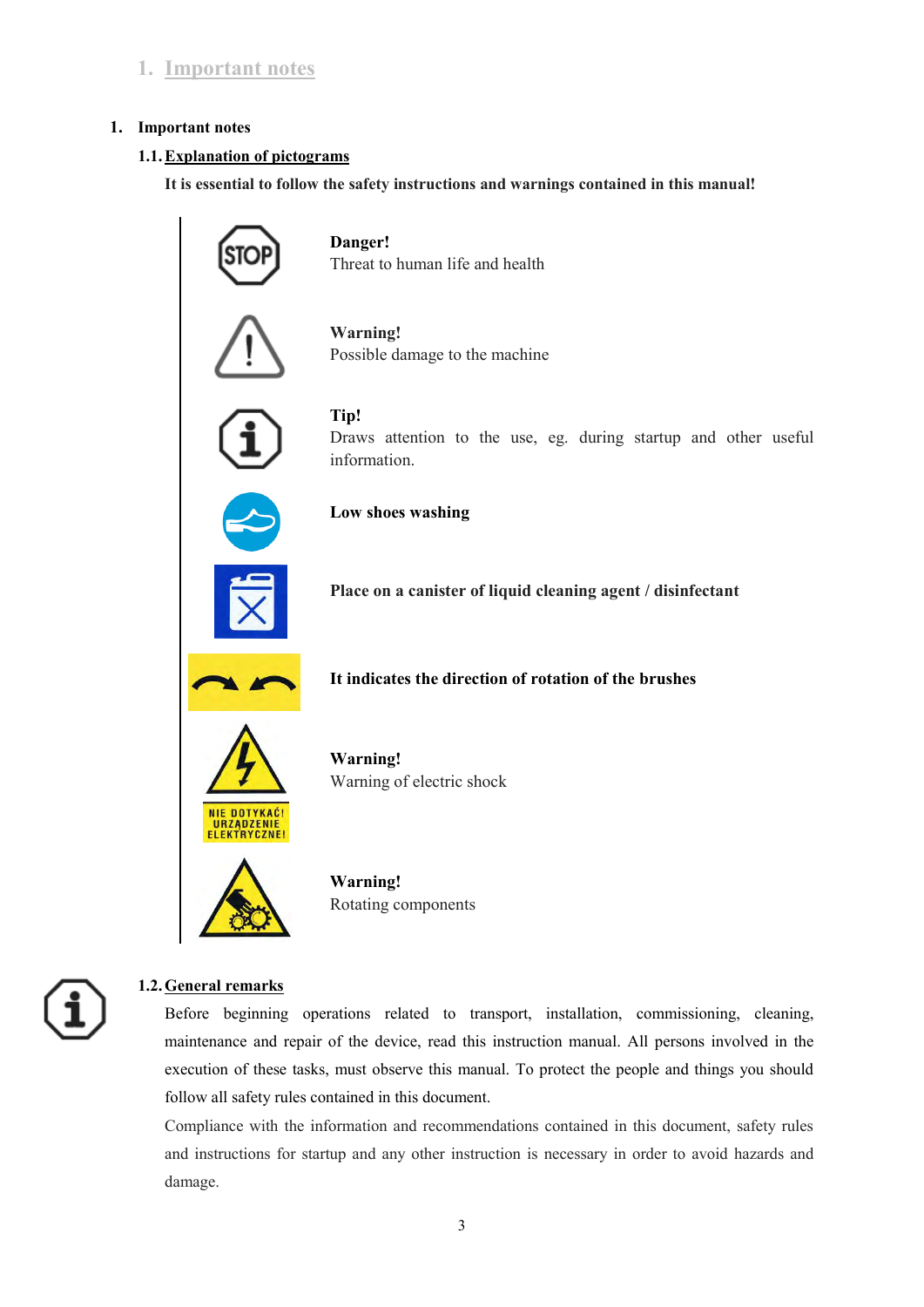# **1. Important notes**

It is required that all work related to transportation, assembly, installation (connection to the electricity grid, connection to water and sewage networks), commissioning, cleaning, maintenance and repairs performed by qualified personnel with the appropriate permissions. Qualified personnel are persons who, because of their education, experience and training as well as knowledge of relevant standards, accident prevention regulations and operating conditions are authorized to perform the tasks required for mobilization of equipment hygiene.

In carrying out the above mentioned operations should be observed first of all technical data and information about permissible use, assembly, connected, ambient conditions and operation described in the product documentation.

In order to avoid malfunctions, the recommended maintenance and inspections should be performed by trained personnel.

#### **1.3.Packaging, transportation, storage**

### **PACKAGING**

The manufacturer sends the device protected by two layers of foil:

- outer layer foil stretch,
- inner layer foil technology,

Before installation steps should be removed from the machine stretch foil and check if the device has not been damaged during transport.



# **WARNING!**

It is prohibited to install and run devices damaged. If in doubt, contact the service.

If not detected any damage to the device, you can remove the foil technology.

### **TRANSPORTATION**

During transport device should be prevented from slipping, falling over, strong shocks and other mechanical damage.

Internal transport should be means of transport adapted to the dimensions and weight of the device. When transporting large devices with large weight manufacturer suggests the use of a pallet truck or forklift.

#### **STORAGE**

Before installing and operating the device should be stored in a closed, dry place, protected from mechanical damage.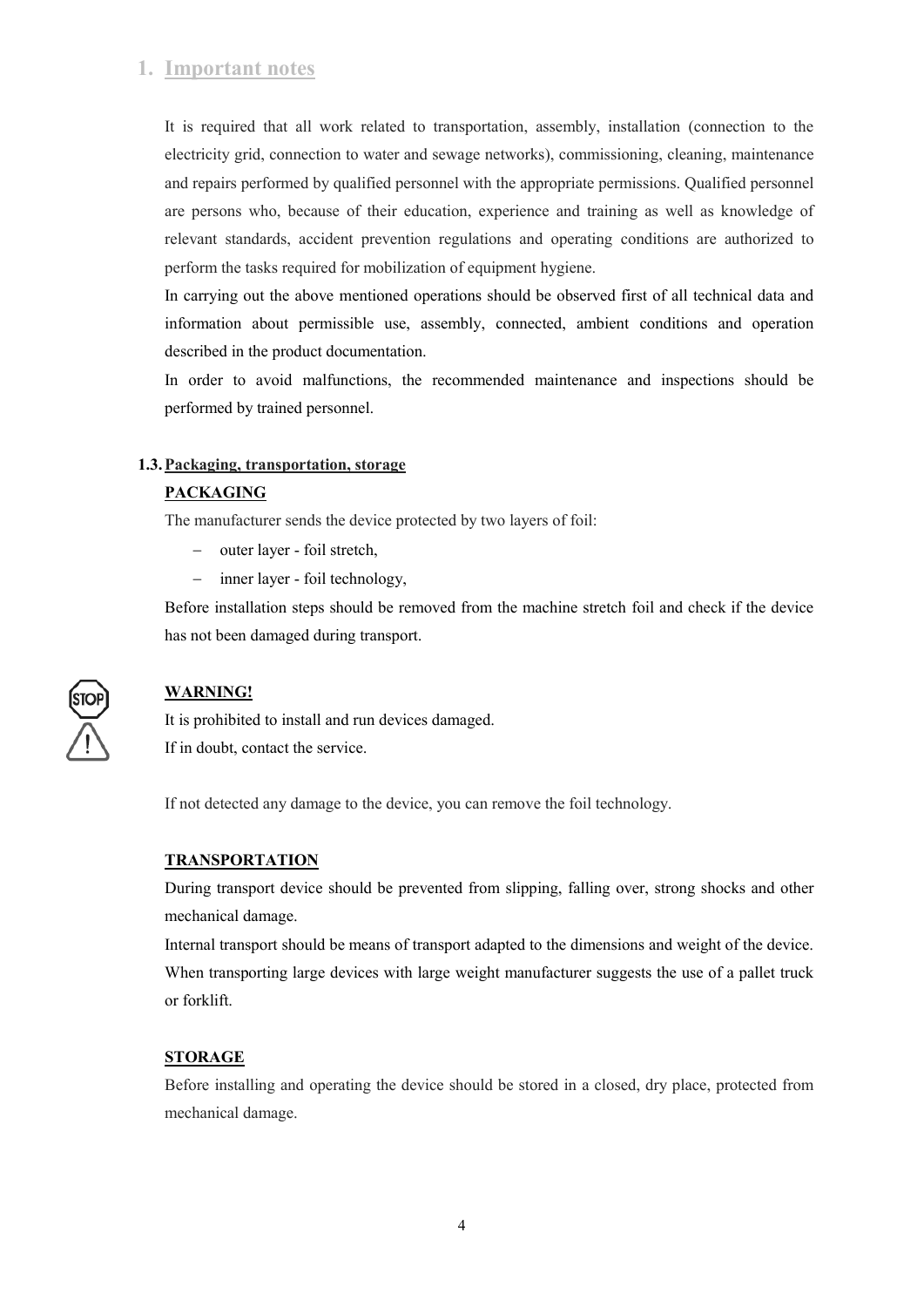## **2.1.Intended use**

Washer used for mechanical cleaning and disinfection of working low-heeled shoes.

In accordance with the *Regulation of the European Parliament and EC Council no. 852/2004 of 29.04.2004 in hygiene of foodstuffs* food market entrepreneur shall ensure proper hygienic conditions in order to prevent contamination of foodstuffs.

### **2.2.Technical details**

|                              | No.                                 | Length, mm | Width, mm        | Height, mm                  |                                        |  |  |
|------------------------------|-------------------------------------|------------|------------------|-----------------------------|----------------------------------------|--|--|
|                              | 550201                              | 560        | 650              | 1090                        |                                        |  |  |
|                              |                                     |            |                  |                             |                                        |  |  |
| Drive unit:                  |                                     |            | $0.25 / 0.37$ kW |                             |                                        |  |  |
|                              |                                     |            |                  |                             | * detailed data according to nameplate |  |  |
| Power supply:                |                                     |            |                  | 400 V, $50 \div 60$ Hz      |                                        |  |  |
| Water supply:                |                                     |            | $G\frac{1}{2}$   |                             |                                        |  |  |
| Water discharge:             |                                     |            |                  |                             | $PVC \oslash 50$ mm                    |  |  |
|                              | Number of rotary brushes:           |            |                  |                             | 1 rotating brush                       |  |  |
| Actuation:                   |                                     |            |                  | switch placed in holder (M) |                                        |  |  |
| Type of liquid               |                                     |            | - cleaner        |                             |                                        |  |  |
|                              |                                     |            |                  | - disinfectant cleaner      |                                        |  |  |
|                              |                                     |            | - disinfectant   |                             |                                        |  |  |
| Installation water pressure: |                                     |            | $5 \div 6$ bar   |                             |                                        |  |  |
|                              | Temp. of water connected to washer: |            |                  | max. $40^{\circ}$ C         |                                        |  |  |
| Security level:              |                                     |            | IP $65$          |                             |                                        |  |  |
| Weight:                      |                                     |            | $\sim$ 41 kg     |                             |                                        |  |  |

### **2.3. Design**

Washer body are made of stainless steel 1.4301, rotary brushes of plastic, while shaft support bearings of self-lubricating polyethylene.

The main element of the washer is the body with built-in remaining elements of the device. A handle in the form of a properly shaped pipe with a switch (M) at the end is adapted to the side wall of the body. The body is supported on adjustable footers. The working element of the washer comprises one rotating brush. Brush is driven by a gear motor.

Mixed water is supplied to the washer working area (sprayed onto the brush) by means of spray tubes. Water flow during washer operation is controlled by a solenoid valve. Water used during the washing process is discharged into the sewage system through a bottom outlet. The cleaner / disinfectant cleaner / disinfectant is supplied from the container by means of an injector built into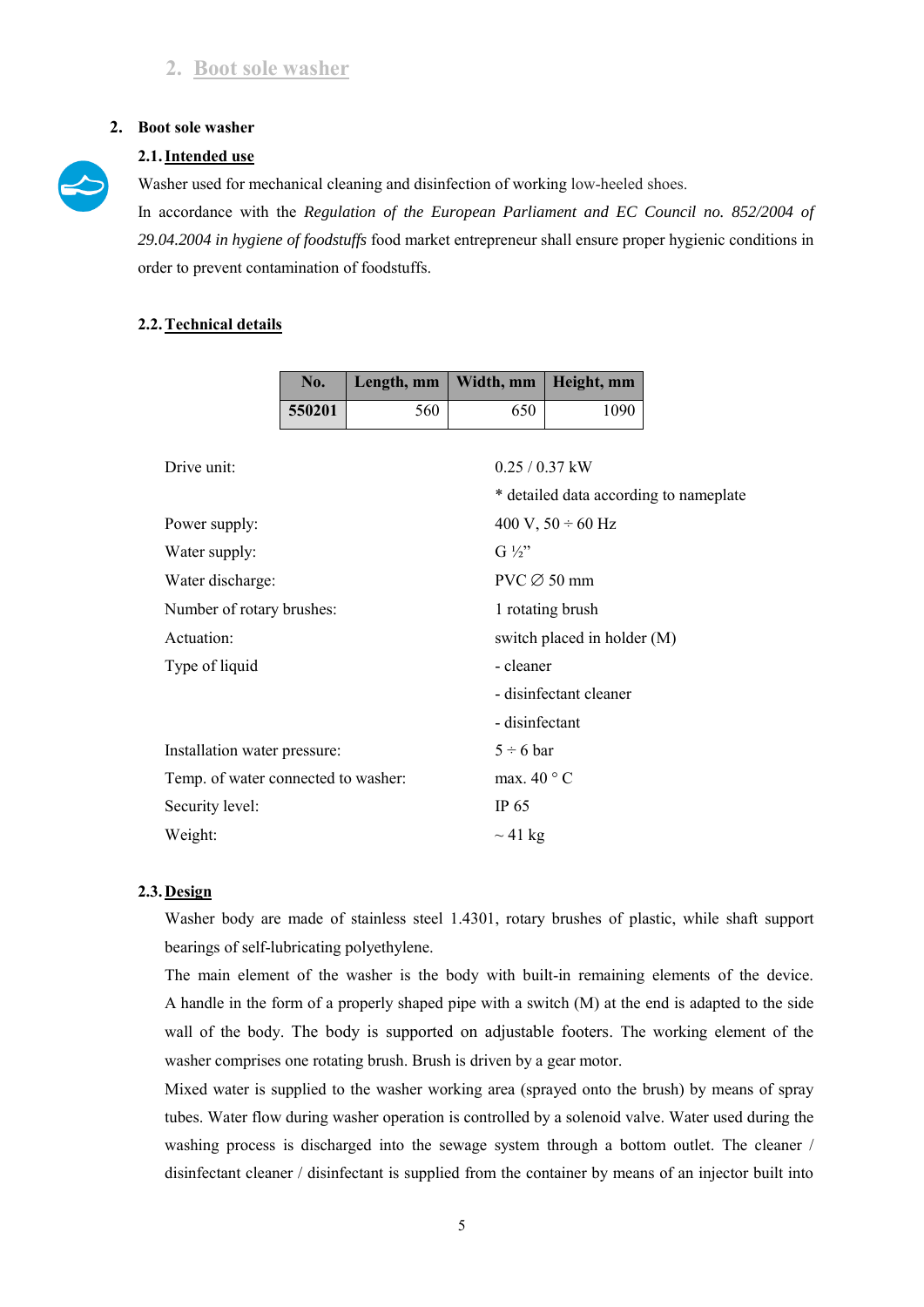the plumbing system. The washer electrical system is built-in inside the body, while the controller box is placed in a safe housing. The device is delivered with a power supply cable  $L = 4$  metre with a 16 A / 400 V plug with five pins.



## **2.4.Installation**

The washer should be installed as per site's separate technological design. The washer installation involves:

- levelling the washer by means of adjustable footers,
- connection to the electrical system, from a 400 V socket **FIVE-WIRE SUPPLY LINE, SOCKET SECURED WITH RESIDUAL-CURRENT DEVICE**

connection to the electrical system should ensure appropriate direction of brush rotary motion

- connection to the plumbing system via a hose ending with a shut-off valve with strainer filter, connection diameter G ½",
- connection to the sewage system, ensuring water tightness of connections ( $\varnothing$  50 mm).

### **2.5.Device personalization**

1) Setting cleaner / disinfectant - cleaner / disinfectant feeding amount

The amount of liquid fed to the brushes is controlled via the injector knob. In order to control amount of the fed liquid, unscrew the metal plate on the side wall of the body and pull out the injector (see photo 1.).

Turning the injector knob (see photo 2.) to the right will result in decreasing the amount of fed liquid, while turning it to the left side will increase the amount of liquid. For factory setting at 10 litres of water the amount of collected liquid is 100 ml.

Photo 1. Photo 2.





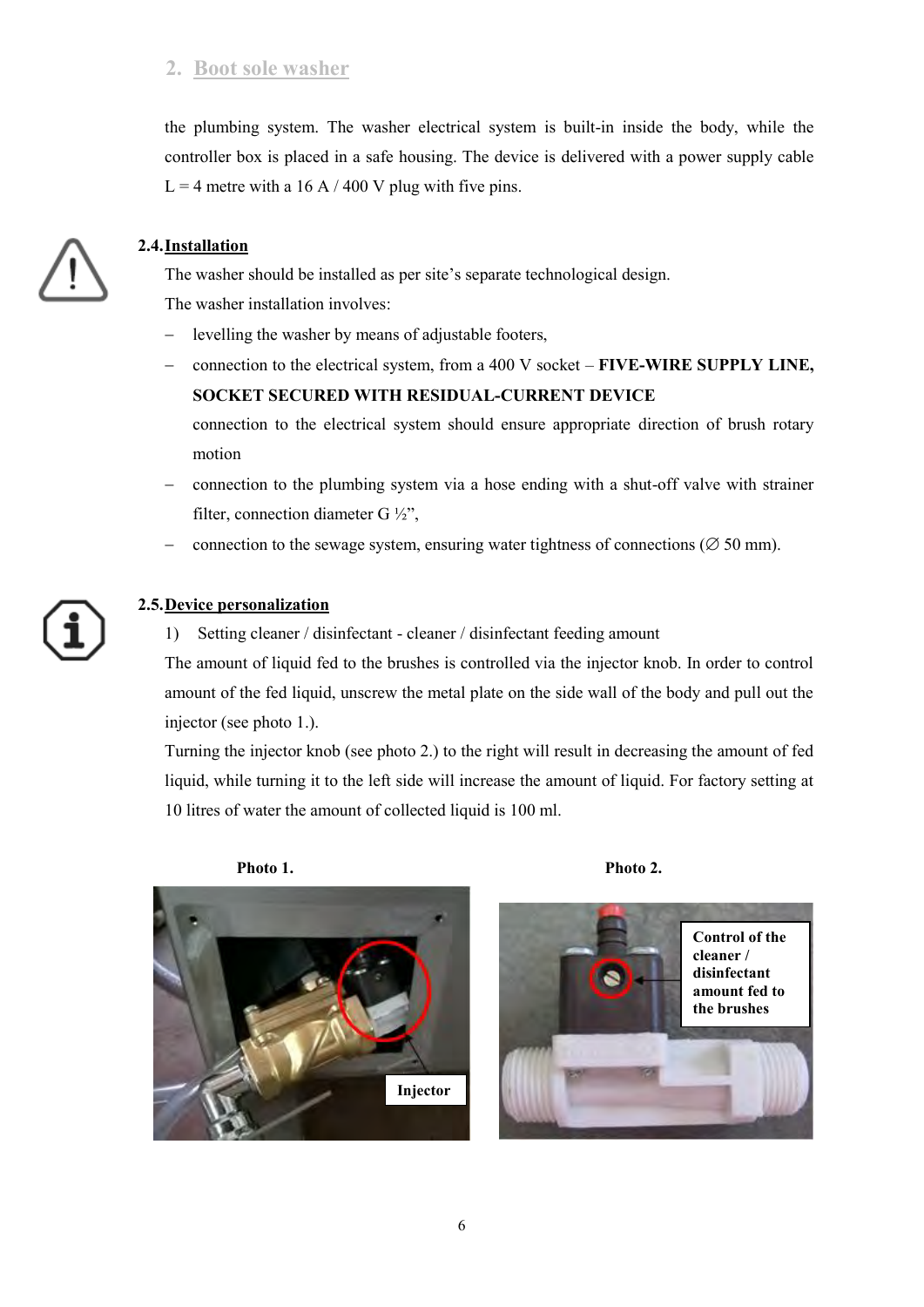#### **2.6. Operation**

In order to wash footwear, the worker should put the foot with the shoe in the washer (put it on the brush). Then, pressing the switch. Brush is started by the control system, as a result of control circuit closure. Brush is started simultaneously with opening of the solenoid valve. It enables supply of water to the spray tube. Water flow activates the injector which sucks in the cleaner / disinfectant - cleaner / disinfectant from the container. The necessary condition for the intake of liquid to occur is water intake. The amount of the obtained liquid is directly proportionate to the amount of collected water but it also depends on the installation water pressure value and personal settings of the device. The water sprayed on the brush supports the cleaning process and facilitates drainage of removed contamination.

Brush will make a rotary motion as long as is being pressed the button switch.

### **2.7. Cleaning and maintenance**

### **2.7.1.Cleaning**

Due to hygienic reasons, daily cleaning of the washer is necessary. The washer structure enables simple and not requiring the use of additional tools removal of brushes and their preparation for cleaning.

Procedure for cleaning the device:

- 1) Close the water supply and switch off the main power supply.
- 2) Remove the brush by lifting them up.
- 3) Larger contamination needs to be manually removed from the washer bath.
- 4) Wash brush with high pressure washing equipment using a suitable cleaner and rinse them thoroughly afterwards.

#### **NOTE! Follow the instructions of the cleaning agent manufacturer.**

5) Spray the entire device with a suitable cleaning agent.

#### **NOTE! Follow the instructions of the cleaning agent manufacturer.**

- 6) After a specified time rinse agent used for cleaning the surface of the device.
- 7) Wipe the switch with a soft cloth without the use of cleaning agents.
- 8) Place the washed brush back in the washer bath.
- 9) Switch on the main power supply and water connection.
- 10) Check whether the device is functioning properly.

#### **The device may be cleaned with a pressure device at the following pressure settings ≤ 14 bar.**

#### **DO NOT:**

use chloric detergents for washing the device.

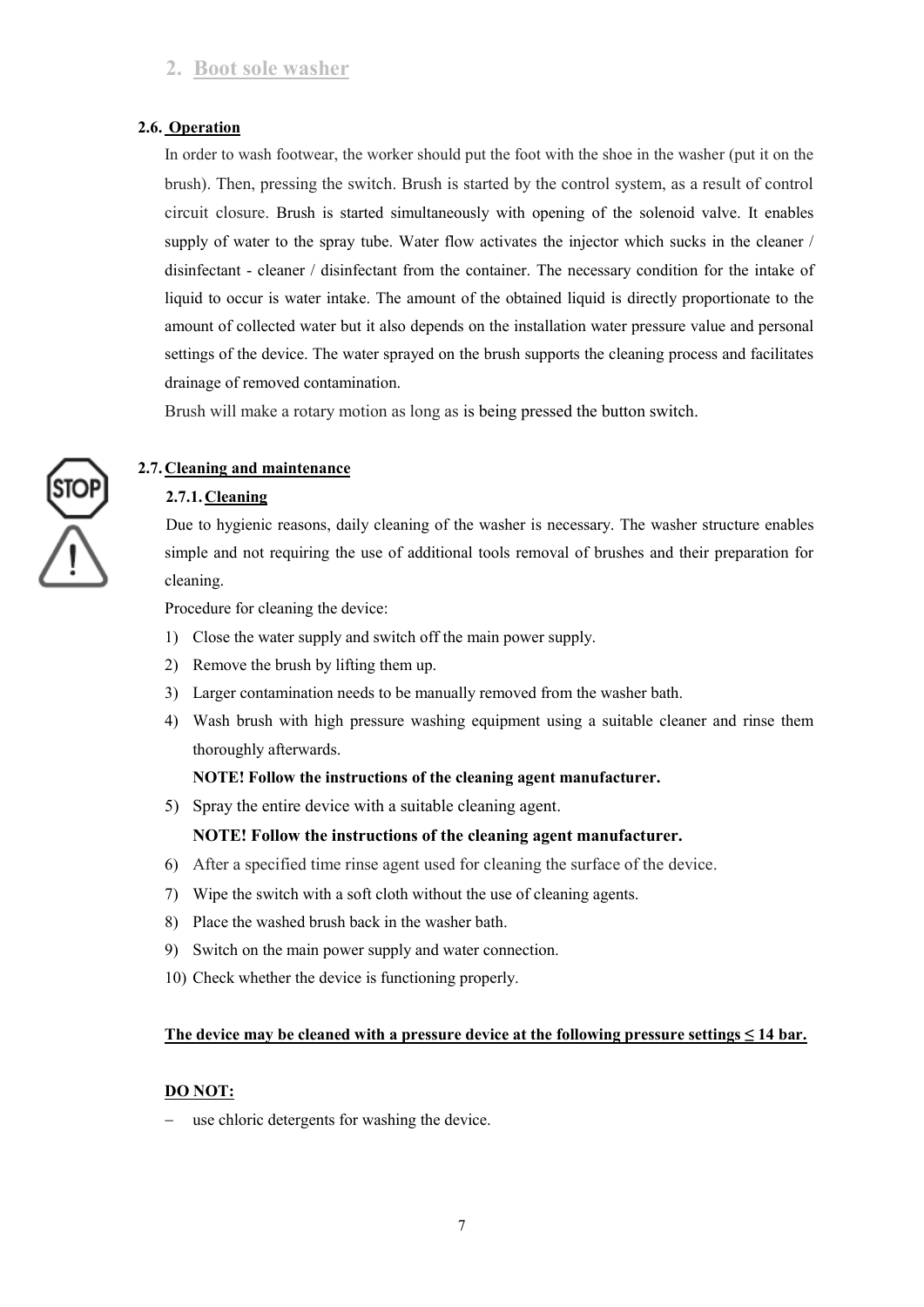# **Detailed rules of stainless steel maintenance and cleaning have been attached to this OMM (Appendix 2).**

#### **2.7.2.Maintenance**

Each time after cleaning the device, check all metal parts in terms of their functioning, material wear and tear as well as device tightness.

In order to effectively clean footwear soles and uppers, brush should have bristle of appropriate length.

Depending on the brush wear, it is possible to replace its the entire brush. **In order to replace used up brush, contact the service.**

Repairs and maintenance inspections may be performed only by one trained and authorized person. Periodical inspections should be performed every 1000 hours after disconnecting the washer from the mains. Inspection should include:

- checking the oil level in the gear motor transmission (according to the instruction of the gear motor),
- checking solenoid valve operation (if necessary, disassemble the valve head and remove the accumulated deposit),
- check the water tightness of connections (if necessary, replace the gaskets).

In case of hard or iron-containing water, perform the valve inspection every 500 h.

**Periodically (as per relevant regulations), inspect the condition and resistance of wiring insulation, as well as the effectiveness of neutral grounding.** 

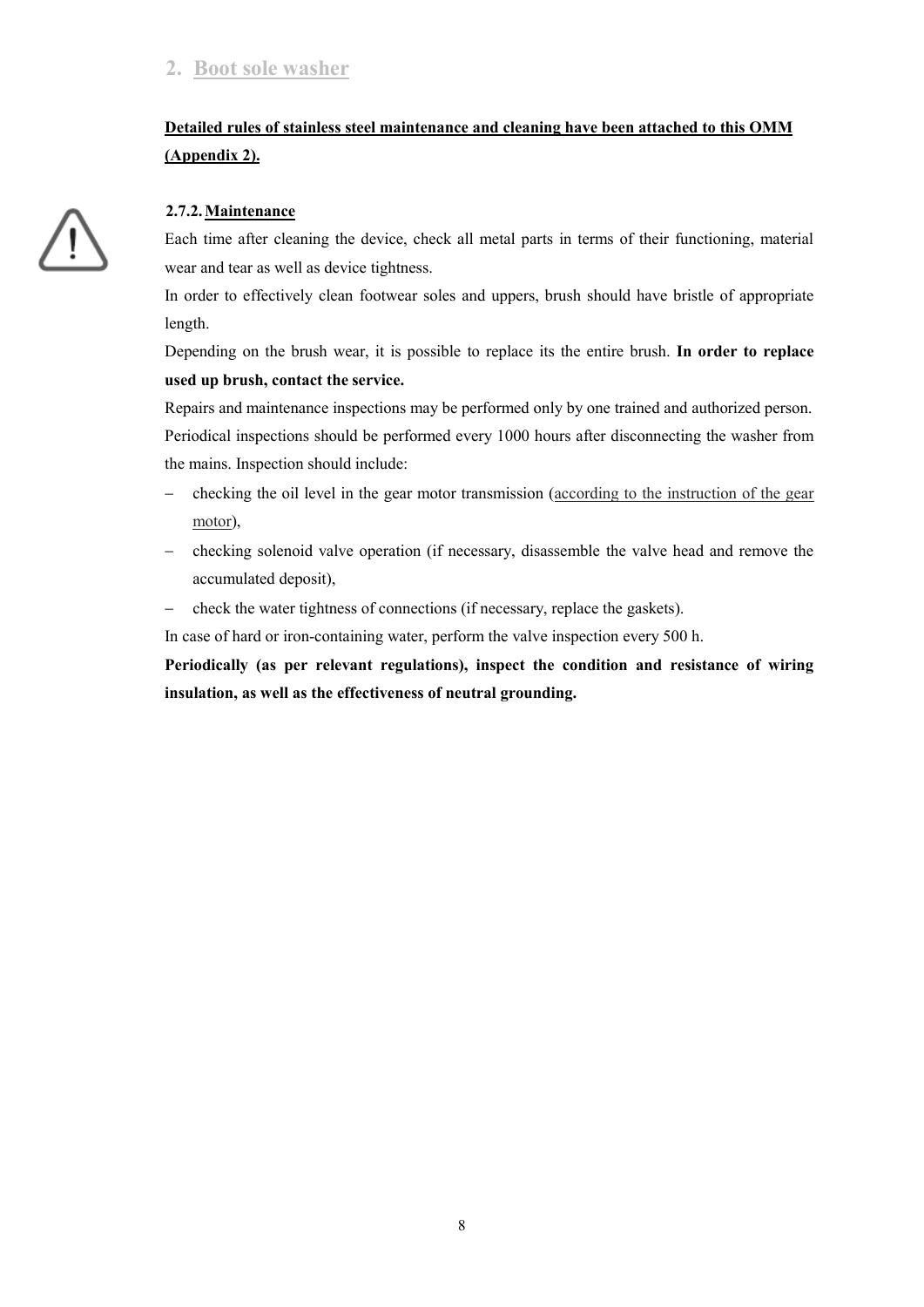## **3. OHS rules**

General Industrial Safety regulations apply.

## **4. Utilization**

The device must be disposed according to its properties and applicable regulations.

## **5. Final remarks**

The manufacturer reserves the right to any construction changes.

## **6. Guarantee**

Statutory guarantee period for this type of devices applies. Failing to comply with the rules herein may result in losing the guarantee rights.

# **7. Manufacturer**

FMCG POLAND, Sp. z o.o.



# **WARNING!**

**The manufacturer is not liable in the event of improper use of the machine and non-use of the manual.**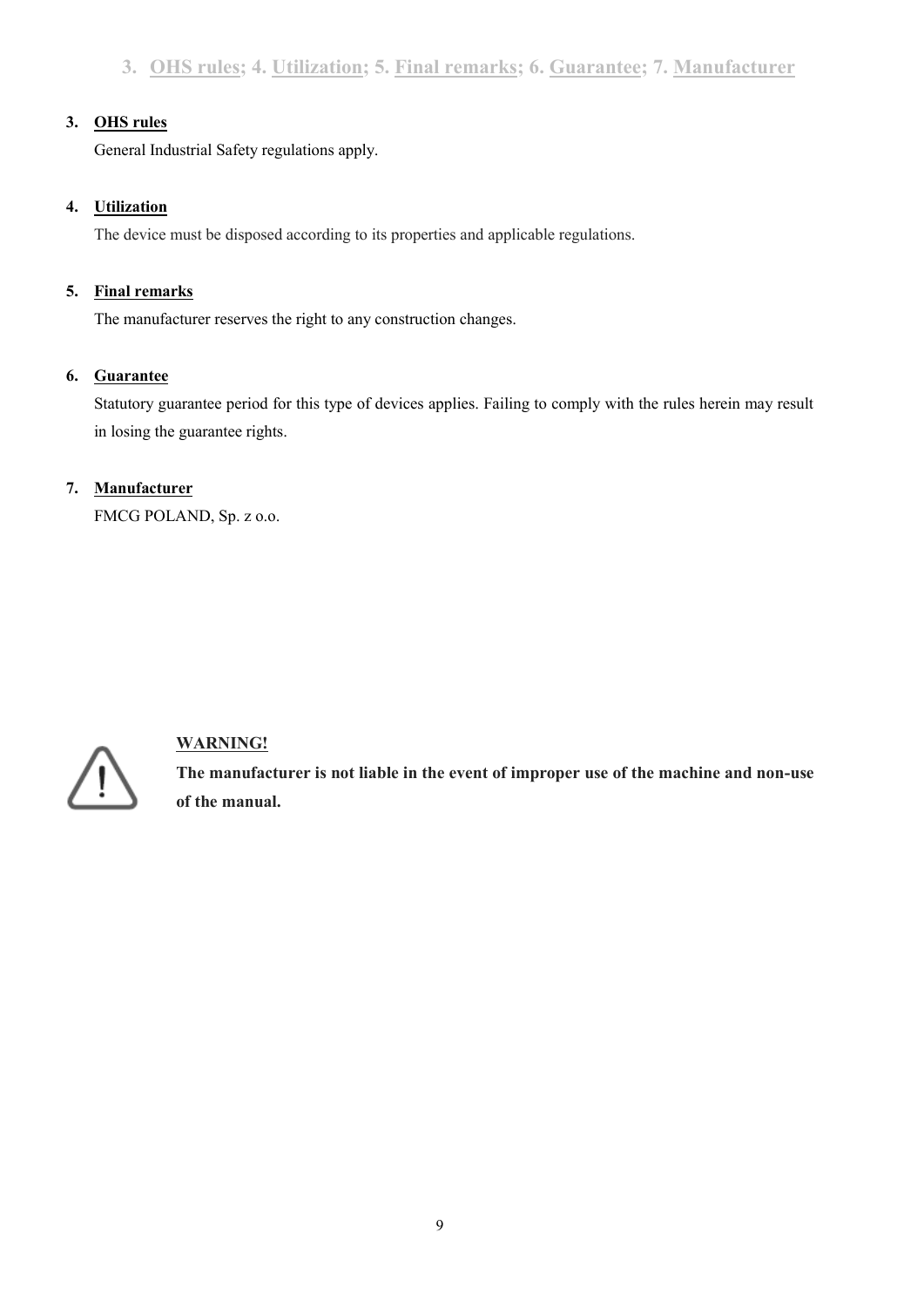

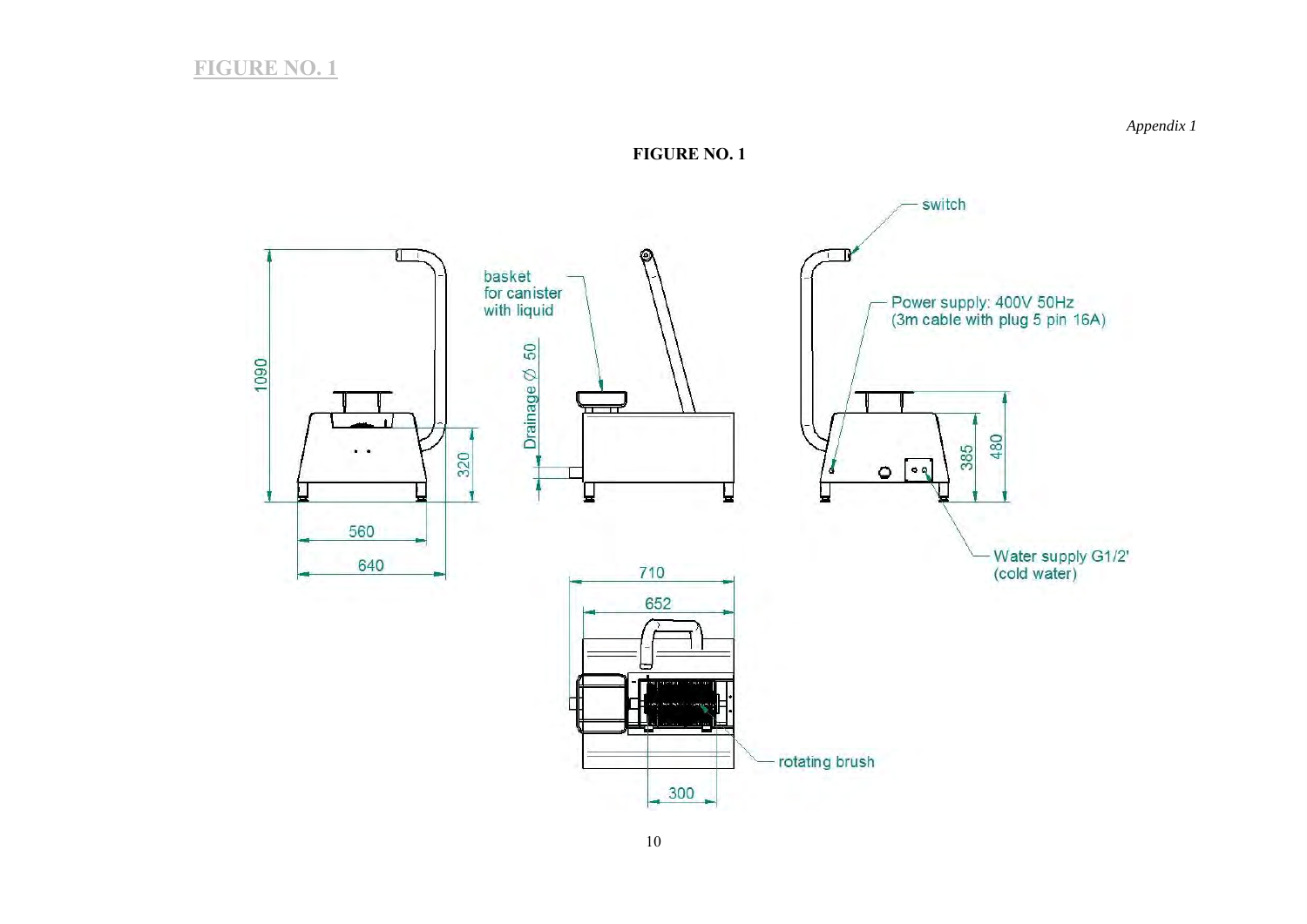*Appendix 2* 

#### **STAINLESS STEEL MAINTENANCE AND CLEANING**

#### **1. INTRODUCTION**

The products of our company are made of 304 grade stainless steel.

304 grade stainless steel is austenitic chrome-nickel low carbon steel. It is used in food and chemical industry equipment, etc. This steel is corrosion-resistant in the atmospheric environment, natural water, alkali solutions and some organic and inorganic acids.

Chemical composition of 304 grade stainless steel:

 $C < 0.03\%$  $C < 0.03\%$ ;  $Si < 1.0\%$  $Si < 1.0\%$ :  $Mn < 2.0\%$  $Mn < 2.0\%$ ;  $P < 0.045\%$  $P < 0.045\%$ ;  $S < 0.015\%$  $S < 0.015\%$ ;  $N < 0.011\%$  $N < 0.011\%$ ;  $Cr = 18.0\% - 20.0\%$  $Cr = 18.0\% - 20.0\%$ **[Ni](https://pl.wikipedia.org/wiki/Nikiel) = 10.0%-12.0%** 

#### **2. PASSIVE LAYER**

In stainless steels, oxygen reacts with chrome atoms contained in steel. Chrome atoms and oxygen form a layer of chromium oxide which provides a natural protection against corrosion factors. The above phenomenon is called a surface passivation reaction, hence the resulting protective layer is referred to as a passive layer.

#### **3. CORROSION**

Although, the passive layer is formed on stainless steel surfaces, **there are cases when it corrodes due to the following conditions:** 

- influence of hydrochloric acid and chlorine,
- no ongoing maintenance which leads to the formation of strong acid solutions on steel walls (water evaporates and an acid solution remains),
- an environment more aggressive than steel provided for it;
- contamination during installation and manufacture (lime, cement, foreign metallic inclusions as a result of using angle grinders nearby or unsuitable assembly tools),
- contact with normal carbon steel (scratching with black steel during transportation or storage),
- insufficient room ventilation or even their absence in aggressive environments (there must always be an air flow in ventilation ducts).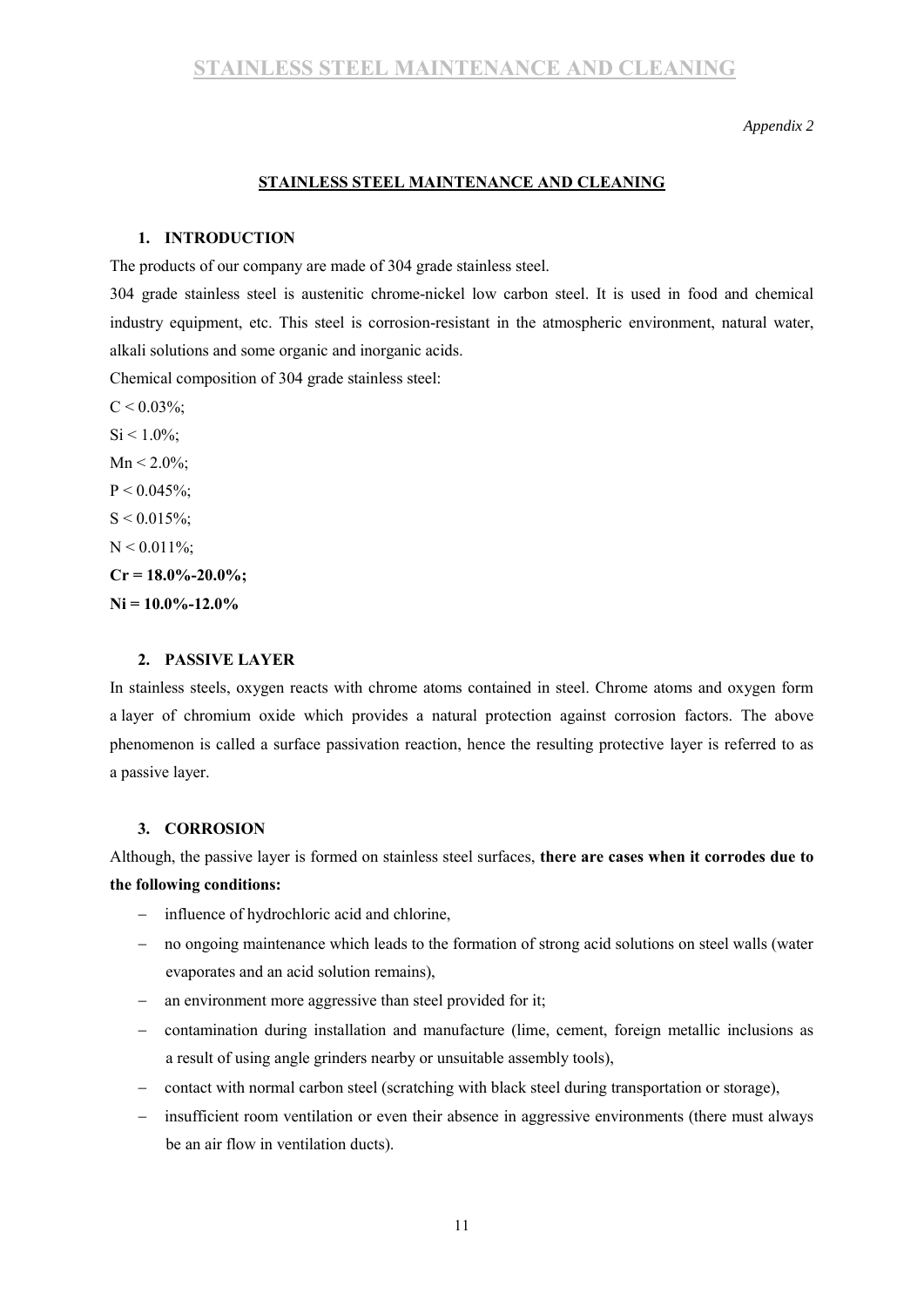# **STAINLESS STEEL MAINTENANCE AND CLEANING**

Symptoms of stainless steel corrosion are different. One can notice that corrosion appears usually on various types of internal (non-metallic inclusions, separations, deformations) and external (edges, scratches, dents, residues of scale, sediments, etc.) surfaces, while smooth and homogenous surfaces are much more resistant to corrosion. Therefore, it is necessary to ensure proper pickling and passivation of a surface.

The mechanism of destruction and the type of corrosion depend on a specific environment and steel affected by it. The following types of corrosion may occur depending on the environment and stainless steel:

- surface (uniform),
- pitting,
- intergranular,
- stress,
- $-$  crevice.

Pitting corrosion is the most frequently occurring corrosion caused by inappropriate stainless steel maintenance, more specifically due to the use of chlorinated cleaning agents.

Pitting corrosion is a form of a localised environmental attack leading to local losses (pits) in material. It is caused by the influence of galvanic cells formed between a passivated steel surface and clearly localised non-passivation areas laying on it. Oxygen or oxidising substances in a cathodic cell areas (passivated) are required for pitting corrosion to occur. If they are absent, cathodic areas polarize and the cell stops functioning.

Solutions which cause pitting corrosion of stainless steels most frequently are chlorine solutions. For this type of corrosion, condition of a steel surface is very important. The smoother and cleaner the surface, the smaller the intensity of the said corrosion.

A quality assessment of the effects of this type corrosion is difficult since damage can be very serious at a minor weight loss. It is assumed that an average number of pits per area unit and their greatest depth can serve as some indicators.

#### **4. MAINTENANCE AND CLEANING**

When using stainless steel furniture and equipment, a layer of chromium oxide present on the steel surface must be taken care of. Compounds used in food industry which disturb the passive layer (chromium oxide) include compounds containing chlorides – salt, disinfectants and acids (water from sauerkraut, cucumbers, acid juices, vinegar, etc.). Water is the most effective neutraliser of chlorides and weak acids.

Of course, each material requires to be kept clean. Stainless steel is not an exception to this rule and each user must be aware that regular cleaning and maintenance of stainless products is required.

Cleaning should remove dirt and sediments, which left for too long on a stainless steel surface may initiate corrosion and tarnishing of the surface. In a highly contaminated or aggressive environment (seaside towns, rooms of increased humidity and temperature, rooms requiring frequent use of disinfectants, in particular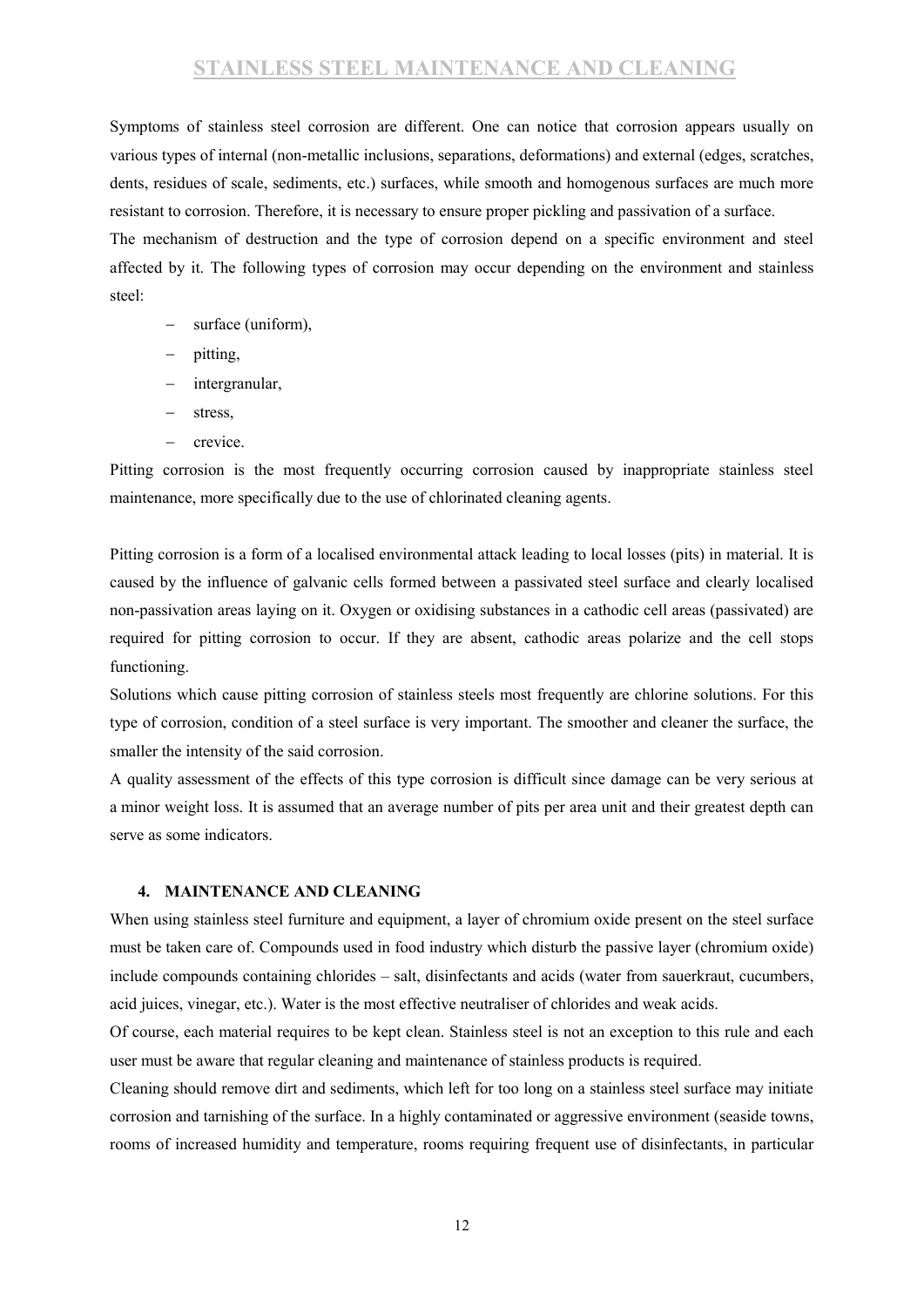containing chloride compounds), cleaning should be done more frequently. The frequency of cleaning should be empirically determined.

In order to prevent a surface of stainless steel equipment from being destroyed due to inappropriate maintenance, the following guidelines should be complied with:

- The following should not be used: agents containing chlorides and bleach or under no circumstances - silver cleaners.
- Steel wool, sand paper, rough cleaners, scouring, grinding and polishing powders, etc. shall not be used as they scratch the surface.
- Steel pads for scouring or wire brushes shall not be used they can leave sediments of carbon steel on the surface which will eventually lead to material rusting.
- First discolouration and dusts appearing during material use can be removed with a regular piece of cloth, chamois leather or a nylon sponge in case of higher contaminations.
- If iron particles generated during installation, etc. appear on stainless steel components, they should be immediately removed. Such particles corrode, thus they can break the passive layer protecting stainless steel, leading to corrosion as a result. Such sediments should be removed mechanically or with stainless steel cleaning agents.
- If there are pits on a component, they should be pickled with acid or removed mechanically.
- Local discolouration, grease marks if small, they can be removed with soap water.
- **Products for cleaning stainless steel and alcohol-based preparations can be used for cleaning – they do not pose a threat to the corrosion properties of stainless steel.**
- After cleaning, it is always recommended to polish the surface with a dry piece of cloth.

| <b>Contaminations</b>                         | <b>Cleaners</b>                                       |  |  |
|-----------------------------------------------|-------------------------------------------------------|--|--|
| <b>Finger marks</b>                           | Water with soap and detergent                         |  |  |
|                                               | Glass cleaning agents without chlorides               |  |  |
| Lime sediment                                 | Vinegar-water solution                                |  |  |
|                                               | Alcohol-based agents (only with methyl alcohol,       |  |  |
| Oils and greases                              | isopropyl alcohol)                                    |  |  |
|                                               | Solvents, e.g. acetone                                |  |  |
| <b>Paints</b>                                 | Agents for removing paint coating, based on alkaline  |  |  |
|                                               | compounds or solvents                                 |  |  |
| <b>Cement and mortar</b>                      | Solvent containing a small amount of phosphoric acid, |  |  |
|                                               | then water                                            |  |  |
| Iron particles – from tools and after contact | At an early stage – mechanically                      |  |  |
| with structural steel                         | If pits appear – with pickling and passivating pastes |  |  |

The table below presents the most frequent types of contaminations and methods of handling: